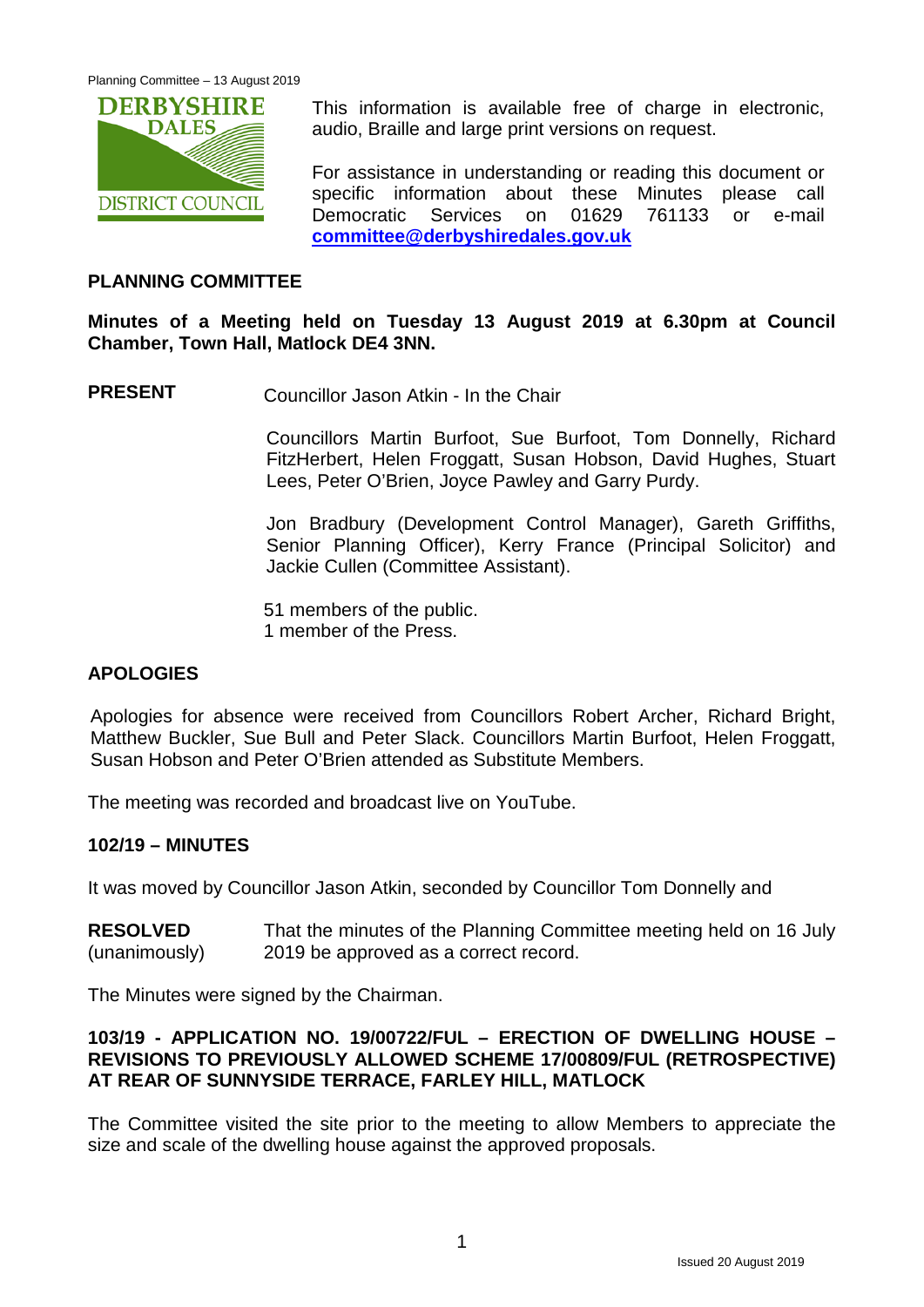Correspondence received after publication of the agenda was distributed at the meeting. This comprised a summary of letters of representation from three previous objectors, including comments on the Officer's report.

In accordance with the procedure for public participation Mr Stephen Chrystal (Darley Dale Town Council), Mr Brian Wood (The Civic Society), Mrs Amanda Heading and Messrs Richard Whiteside, Jason Farmer and Andrew Heading (local residents) spoke against the application, and Mr Damian Dugdale (local resident) spoke in favour of the application.

It was moved by Councillor Garry Purdy, seconded by Councillor Susan Hobson and

**RESOLVED** That planning permission be granted subject to the conditions set out in the report.

**Voting:**

| For                | 5 |
|--------------------|---|
| <b>Against</b>     |   |
| <b>Abstentions</b> | 0 |

The Chairman declared the motion LOST.

It was then moved by Councillor David Hughes, seconded by Councillor Martin Burfoot and

**RESOLVED** That planning permission be refused for the following reasons:

Reasons:

That this larger structure as built constitutes an overdevelopment of the site; and this results in an unacceptable loss of amenity to the neighbouring properties by reason of the proximity to and the height of the development close to the neighbouring boundary.

**Voting:**

| For                | 6 |
|--------------------|---|
| <b>Against</b>     | 6 |
| <b>Abstentions</b> | O |

The Chairman used his casting vote in favour of the Resolution and declared the motion CARRIED.

There followed a 5 minute adjournment.

# **104/19 - APPLICATION NO. 19/00652/FUL – PROPOSED CHANGE OF USE FROM DOCTOR'S SURGERY TO HOUSE IN MULTIPLE OCCUPATION AT DARLEY DALE MEDICAL CENTRE, COLUMBELL WAY, TWO DALES**

The Committee visited the site prior to the meeting to allow Members to assess the impact of the proposed use of the premises on the amenity of local residents.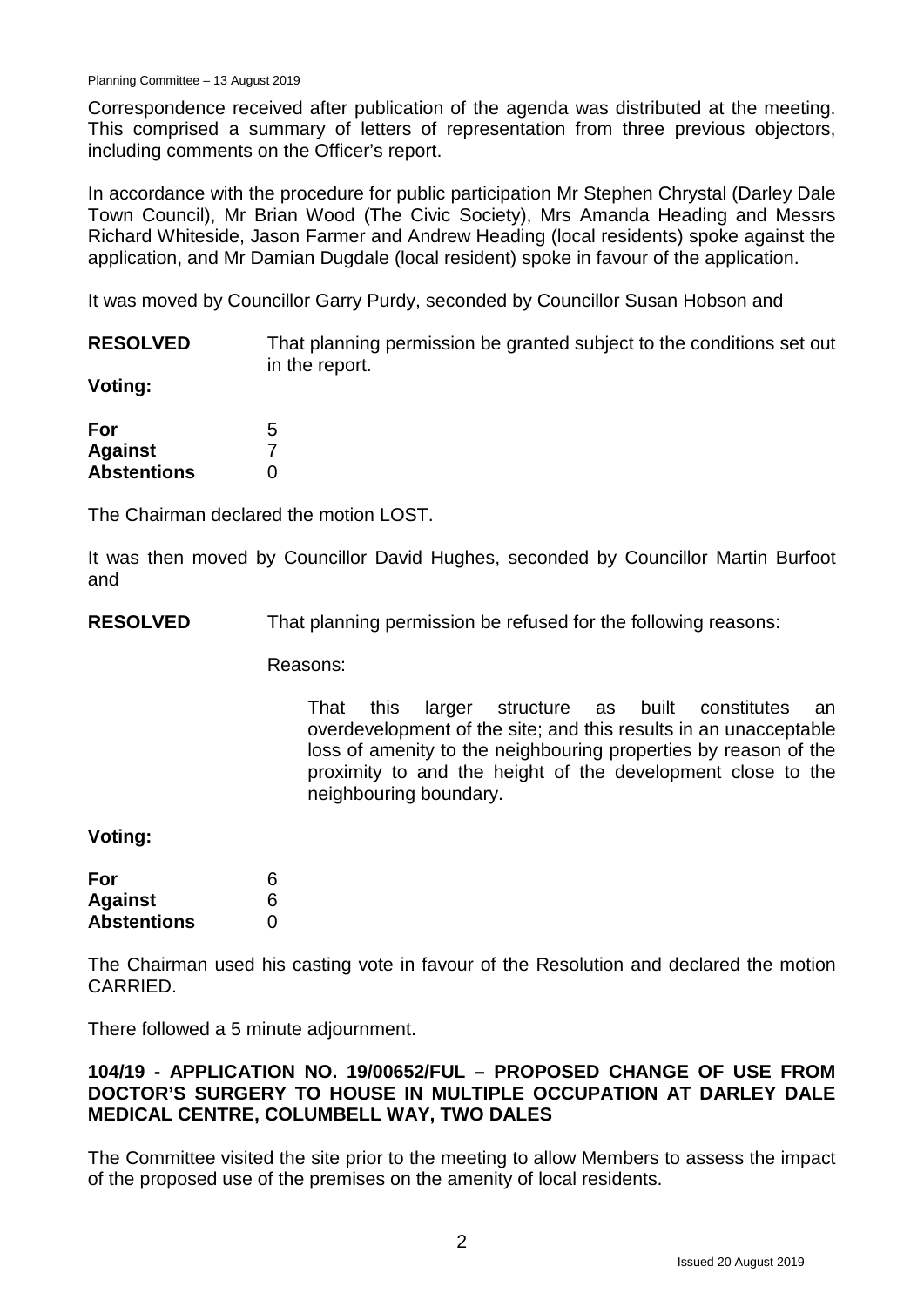Correspondence received after publication of the agenda was distributed at the meeting. This comprised a summary of further comments from the Applicant and two further letters of representation.

In accordance with the procedure for public participation Mr Stephen Chrystal (Darley Dale Town Council) spoke against the application and Mr Ben Briant (Applicant) spoke in favour of the application.

It was moved by Councillor Garry Purdy, seconded by Councillor Tom Donnelly and

**RESOLVED** That planning permission be granted subject to the conditions set out in the report.

**Voting:**

| For                | 8             |
|--------------------|---------------|
| Against            | 4             |
| <b>Abstentions</b> | $\mathcal{L}$ |

The Chairman declared the motion CARRIED.

# **105/19 – MOTION TO CONTINUE**

It was moved by Councillor Susan Hobson, seconded by Councillor Tom Donnelly and

**RESOLVED** (unanimously) That, in accordance with Rule of Procedure 13, the meeting continue beyond 2 ½ hours to enable the business on the agenda to be concluded.

### **106/19 - APPLICATION NO. 19/00455/OUT – OUTLINE PLANNING APPLICATION FOR A RESIDENTIAL DEVELOPMENT OF 12 DWELLING WITH APPROVAL BEING SOUGHT FOR ACCESS AT LAND OFF MILLERS GREEN, WIRKSWORTH**

The Committee visited the site prior to the meeting to assess the major application and level of objection to the proposals.

Correspondence received after publication of the agenda was distributed at the meeting. This comprised comments from the Applicant; comments from Wirksworth Recreation Ground Trust; Wirksworth Memorial Bowling Club; the Local Highway Authority; Derbyshire Wildlife Trust and the Environmental Health Section (Derbyshire Dales District Council).

In accordance with the procedure for public participation Mr Jonathan Jenkin (Agent) spoke in favour of the application, requesting a deferral of this application to allow the Applicants to address highway related matters, in particular concerns raised about the access road not being to an adoptable standard.

It was moved by Councillor Garry Purdy, seconded by Councillor Susan Hobson and

**RESOLVED** (unanimously) That this application be deferred to allow the Applicants to address highway related matters.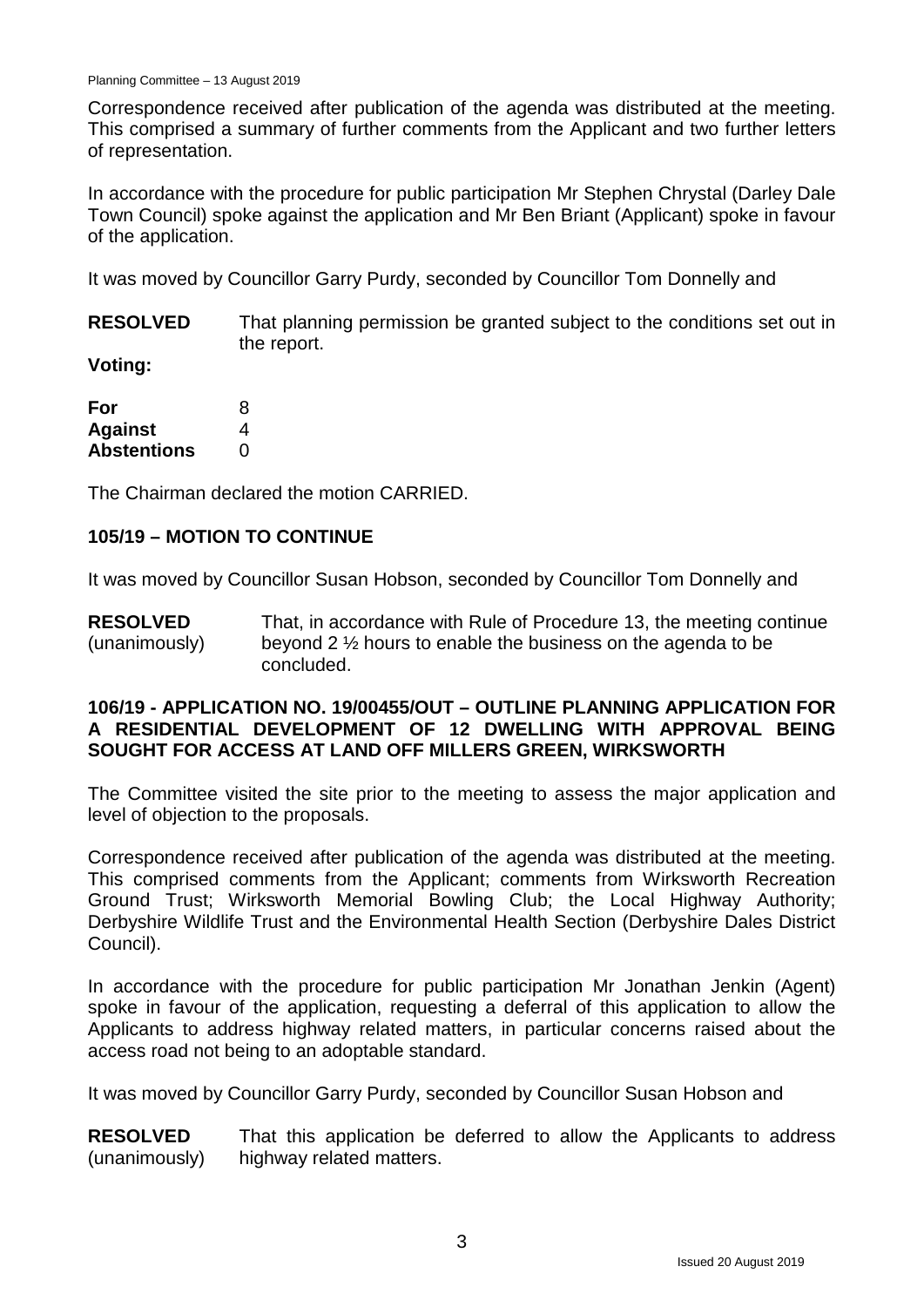# **107/19 – APPLICATION NO. 19/00563/FUL – CHANGE OF USE TO EQUESTRIAN, ERECTION OF STABLE BLOCK AND FORMATION OF HARDSTANDING (PERSONAL USE) AT MILVERTON, MAIN STREET, LONGFORD DE6**

The Committee visited the site prior to the meeting to allow Members to appreciate the site and the relationship of the proposed development with the surrounding development.

Correspondence received after publication of the agenda was distributed at the meeting. This comprised further comments received from a neighbour.

In accordance with the procedure for public participation, Messrs Kevin Newman (Longford Parish Council) and Simon Lindsay (local resident & neighbour), Mrs Julie Lindsay (local resident and neighbour and Mrs Virginia Leedham (local resident) spoke against the application, and Mr Charlie Moore (on behalf of Applicant) spoke in favour of the application.

It was moved by Councillor Garry Purdy seconded by Councillor Richard FitzHerbert and

**RESOLVED** (unanimously) That this Application be deferred in order that Officers may continue dialogue with the Applicant with a view to securing a mutually agreed alternative site in order to address neighbours' concerns.

## **108/19 – APPLICATION NO. 19/00554/FUL – MODIFICATIONS TO APPROVED BARN CONVERSION WITH INSERTION OF NEW DOOR AND FLUE PIPE, ERECTION OF STABLES AND GARAGE/STORE AT OLD BARN, RIGGS LANE, MARSTON MONTGOMERY**

The Committee visited the site prior to the meeting to allow Members to assess the proposals in their context.

In accordance with the procedure for public participation, Ms Hannah Pilkington (local resident) spoke against the application and Mr Jon Imber (Agent) spoke in favour of the application.

It was moved by Councillor Garry Purdy, seconded by Councillor Tom Donnelly and

**RESOLVED** (unanimously) That planning permission be refused for the reason set out in the report.

# **109/19 - INFORMATION ON ACTIVE AND CLOSED ENFORCEMENT INVESTIGATIONS**

It was moved by Councillor Jason Atkin, seconded by Councillor Tom Donnelly and

**RESOLVED** That the report be noted.

(unanimously)

# **110/19 - APPEALS PROGRESS REPORT**

It was moved by Councillor Jason Atkin, seconded by Councillor Susan Hobson and